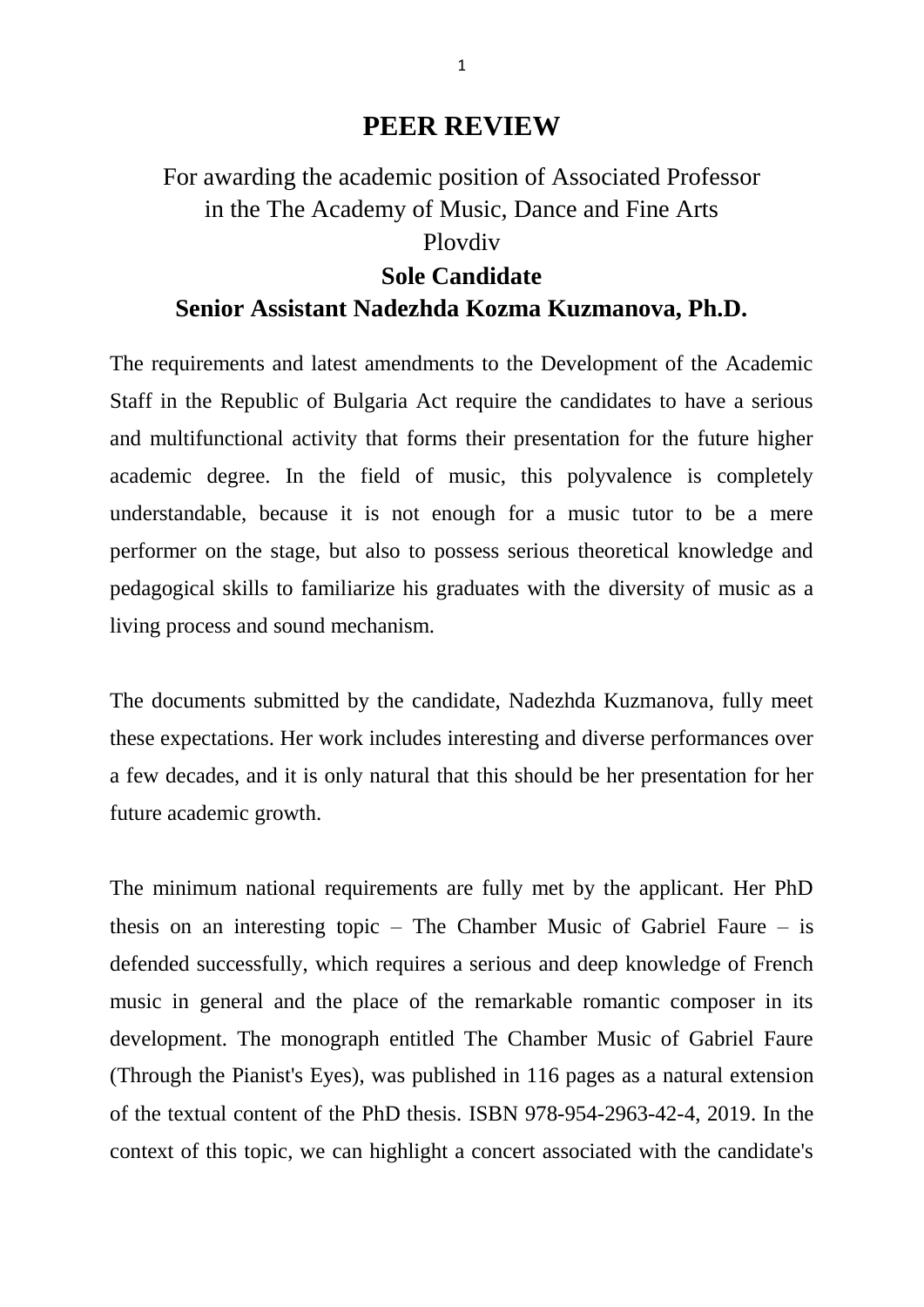research – The Romantic world of Gabriel Faure – together with Prof. Nedyalcho Todorov (violin), AMDFA Concert Hall, 12.06.2011 in it. C of the eligibility table. Admiration is caused not only by the selection of repertoire, but also by the stage partner. Prof. Nedyalcho Todorov is not only an active chamber performer, but also a creative person with a high general and musical culture. The Bulgarian premiere of the integral must be noted too – "For the first time in Bulgaria, the program brought together all the work of Gabriel Faure for violin and piano within one concert." The candidate logically puts this concert as one of the main contributions to her creative work.

Another concert worthy of attention is the performance of the concerts for 2, 3 and 4 pianos by Johann Sebastian Bach. Performed with the participation of the Collegium Musicum – Bankya and renowned partners – Georgi Petrov, Rayna Petrova, and Arno Hovagimyan, this concert is one of the first of Nadezhda Kuzmanova, which is at the beginning of her creative career.

Her widespread searches are reflected in concerts such as 114 Songs by Charles Ives in collaboration with Neli Koycheva (alto) at the Boris Hristov Music Center, Sofia, 13 October 2007. The integral performance of the vocal works of the famous American composer is included in the Seventh Festival of Bulgarian and American Music and has been presented in other domestic cities.

The interest in non-standard concert performances is a major feature of the Nadezhda Kuzmanova's stage activity. One of them is a **Japanese Songs Concert,** performed together with the singers Yoshiko Colon and Neli Koycheva, AMDFA Concert Hall, Plovdiv – 15.01.2013. The pianist describes precisely this event in the cultural life of Plovdiv – "The Japanese singer and conductor Yoshiko Colon presented traditional Japanese songs by old and contemporary Japanese masters before a Bulgarian audience for the first time.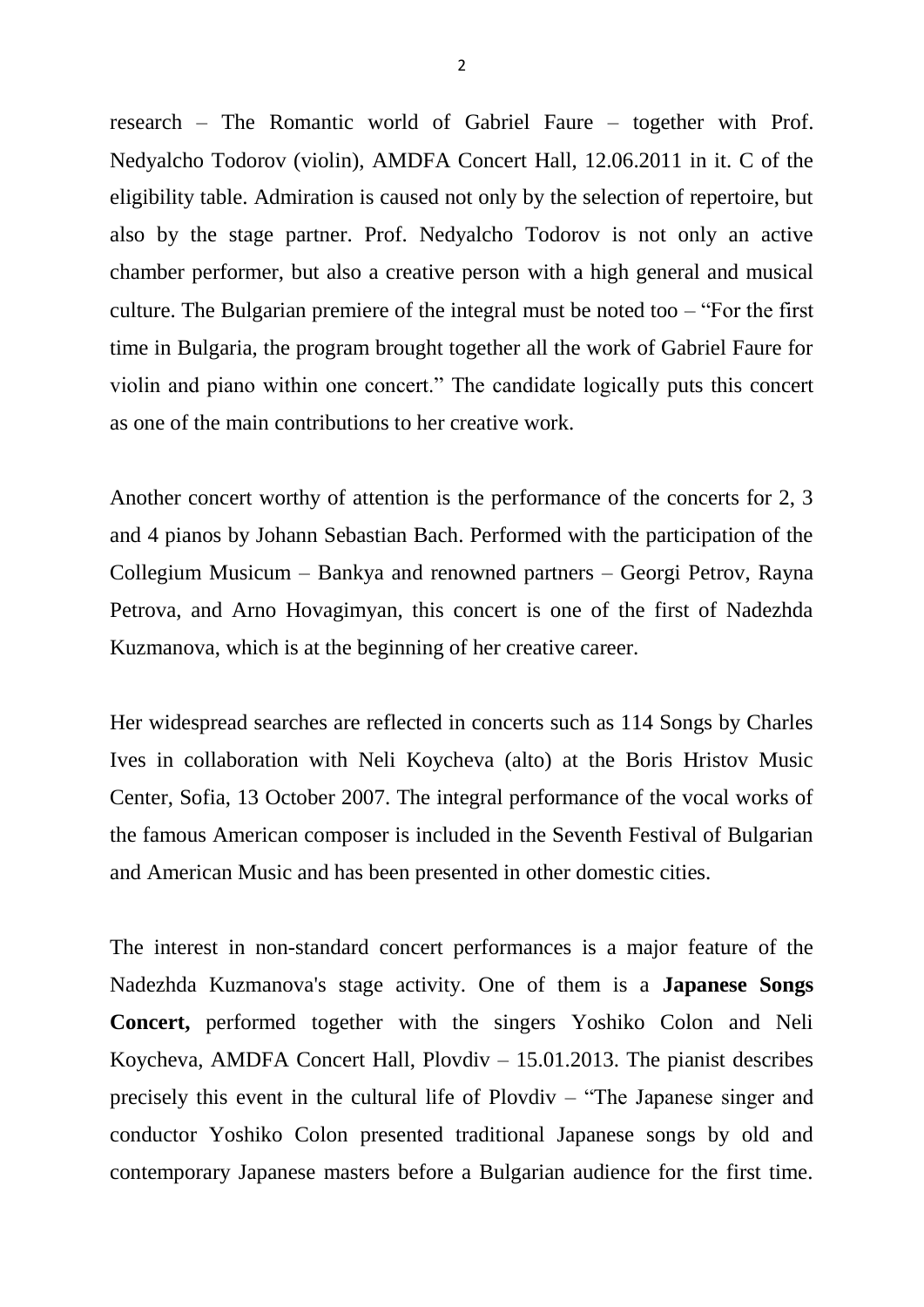Some of the songs were performed in a duet with the singer Neli Koycheva. The program was also accompanied by multimedia with Japanese paintings or photos." This presentation of the Japanese songs turns into a wider representation of part of the culture of this geographically remote and curios destination.

I will try to miss the other performances included in the statement. Each of them has its place not only in the personal growth of n. Kuzmanova, Ph.D., as a musician, but also in the cultural life of the country. One important item is the concert Slavic Composers Songs, together with Neli Koycheva and Japanese singers, Orbit Hall, Kobe, Japan – 14.11.2015. Along with the most famous representatives of the Slavic music culture in the world, such as Tchaikovsky, Chopin, Rachmaninov, etc., the performers also promote a wide range of the Bulgarian music culture. The names of Dobri Hristov, Georgi Spasov, and Parashkev Hadzhiev can be noted among the presented composers.

The candidate has a certain interest in chamber music and different composition and specific genre ensembles. In addition to the already mentioned wide range of ensembles, a serious concert event is also The Five Concerts presenting integrally the piano music of Franz Schubert for four hands, together with the pianist Rayna Petrova in Balabanov's House, Plovdiv, 10.03.2001 – 22.12.2001. The music for the piano ensemble is one of the leading in the creative heritage of the brilliant Viennese master and is a serious challenge for any duo. It includes both small forms and larger works, each with different interpretative problems. I would like to note that the five concerts of the integral have been performed within less than a year, which is a true performance feat for the Petrova-Kuzmanova duo. This event also took place at the time of the initial steps of a long series of concerts in the candidate's creative biography and showed her interest in serious music deprived of any excess glamor. Another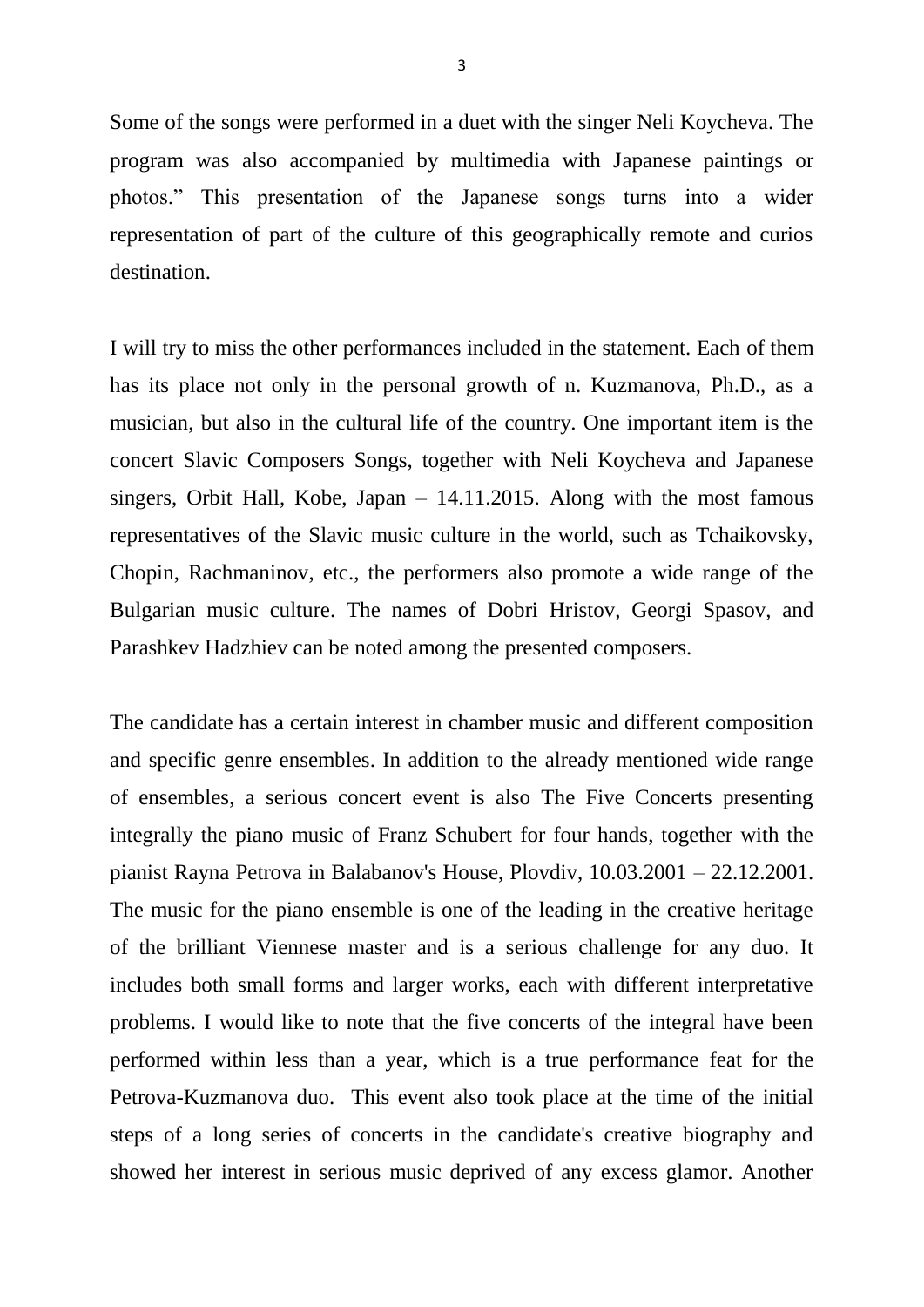concert with the same chamber partner is the Russian Piano Music for Four Hands Concerto, Balabanov's House, Plovdiv – 02.03.2002. An interesting project is the rarely performed cycle Prayer Visions for 2 pianos by Olivier Messiaen on the occasion of the 90th anniversary of the birth of the composer, together with Prof. Georgi Petrov, Arno Hovagimyan, and Rayna Petrova, Hall 9 of the National Palace of Culture, Sofia, 9 December 1998, within the Viva la Musica Festival, organized by the National Palace of Culture. The performance with Velislava Karagenova – The Music for Two Pianos Concert, AMDFA Concert Hall, Plovdiv – 24.04.2000, has a program premiere of One American in Paris by George Gershwin in transcription for two pianos by Svetoslav Karagenov and Camille Saint-Sance – Variations on a Beethoven Theme, Claude Debussy – Sirens, Maurice Ravel – Bolero. An interesting creative combination is the ensemble of the concert of 1 June 2005, AMDFA Concert Hall – Harmonie du soir – the singer Neli Koycheva and the piano duo Katya Vasileva and Velislava Karagenova. On the principle of alternating vocal and instrumental performances of works by the French authors J. Masne, Debussy and G. Faure.

As an addition to her concert performances from that period I would like to point out her participation as a soloist at the Mozart Piano Concerto in D minor KV 466 with accompaniment of the Symphony Orchestra of Targu Mures, Romania, under the great Bulgarian conductor Radosveta Boyadzhieva, 13.06.1997.

An important place in Nadezhda Kuzmanova's creative path is her training and realization as an organ player. A graduate of our great organ player, Stefan Dalchev, in recent years she has presented a number of works for organ or ensemble works for organ and other instrument. As a supportive creative expression in the list for minimum national requirements, the candidate included

4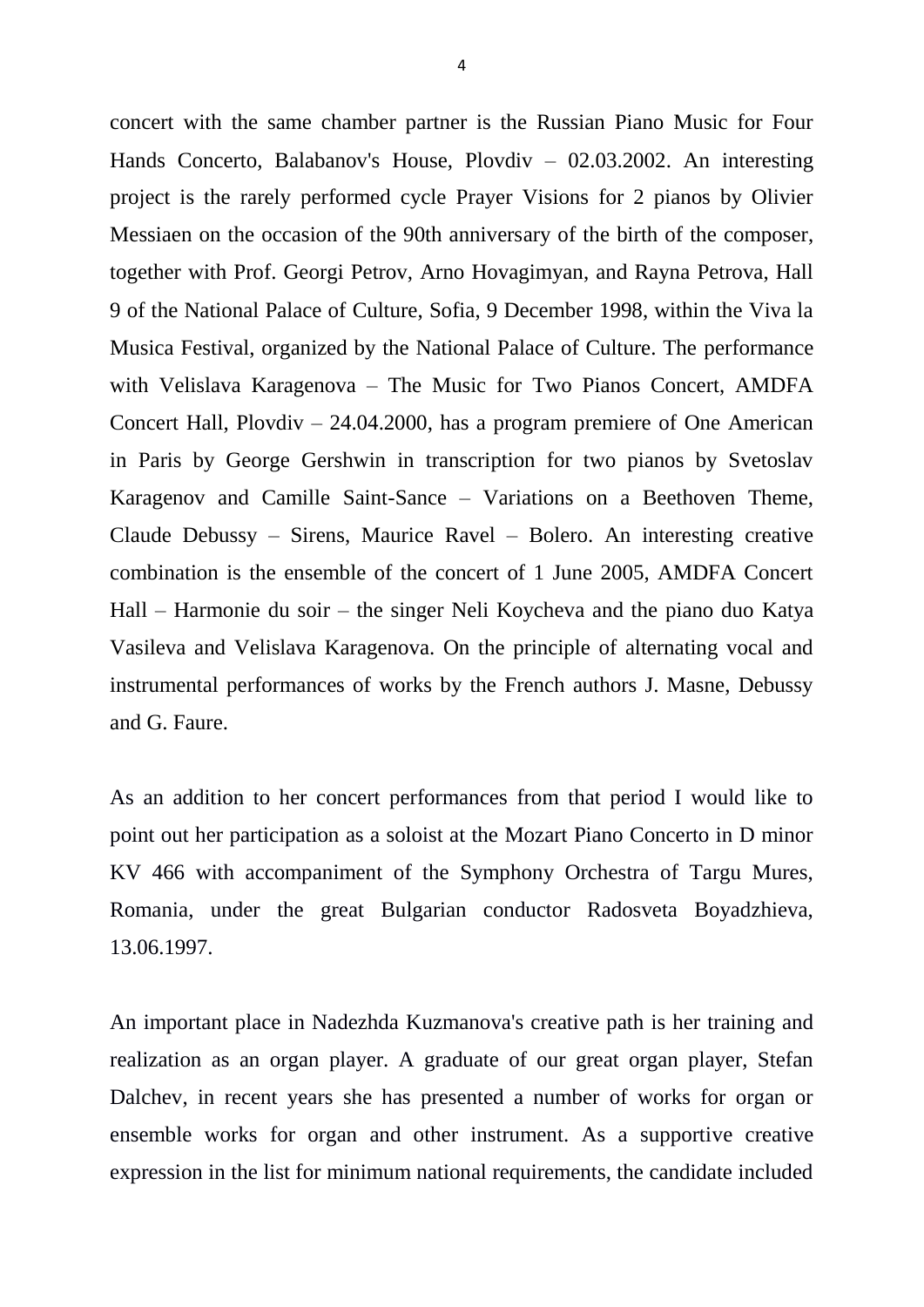her participation in the Celebrated Incarnations Concert – AMDFA Concert Hall, Plovdiv, 18.12.2016, where four premieres sounded in her interpretation: Franz Liszt – Hail, Virgin Mary, together with the Gaudeamus Academic Mixed Choir, (Kuzmanova as pianist, Stefan Dalchev as organ player), August Ritter – Organ Sonata in D minor, Gaetano Piazza – Sonata for 2 Organs, together with Vanya Baleva, Felix Borowski – Adoration, transcription for organ and piano (with Prof. Albena Dimova – piano). To the Bulgarian organ performance premieres I would also like to add Clifford Demarest – two plays for organ and piano (Rhapsody and Fantasy) with Prof. Albena Dimova as her stage partner again, Grand Aria for organ and piano (with prof. Madlen Bachvarova (USA), and Gustav Adolf Merkel – Sonata for 4 Hands and 4 Feet, together with Stefan Dalchev (one indisputable recognition for her teacher, to be together on the stage for the premiere performance for our country). Last but not least, I would like to point out the world premieres in Nadezhda Kuzmanova's repertoire: Velislav Zaimov **–** Sonata for Piano and Organ (once again with partner Prof. Albena Dimova), as well as her own (of Kuzmanova) organ transcription based on the original work by Francis Poulenc – Morning Serenade – a choreographic concert for piano and 18 instruments (again an ensemble with Prof. Dimova).

The candidate's ensemble performances, together with Albena Dimova, have a peculiar peak – the four-hand Forgotten Masterpieces Concert, held on 28 February of last year in the Event Hall of Hr. Botev Society. The concert program features intriguing titles – two adolescent works by L. van Beethoven, Libenssturme by Schubert, and Sonata by Fr. Poulenc, as well as two premieres – Symphony in B Minor arr. for Piano 4-hands by Claude Debussy, and Chants de Terroir op.73 by Vincent D'Indy. I would like to acknowledge the aspiration of Nadezhda Kuzmanova for mastering new performance obstacles, such as the unknown, but challenging works of renowned and less popular authors.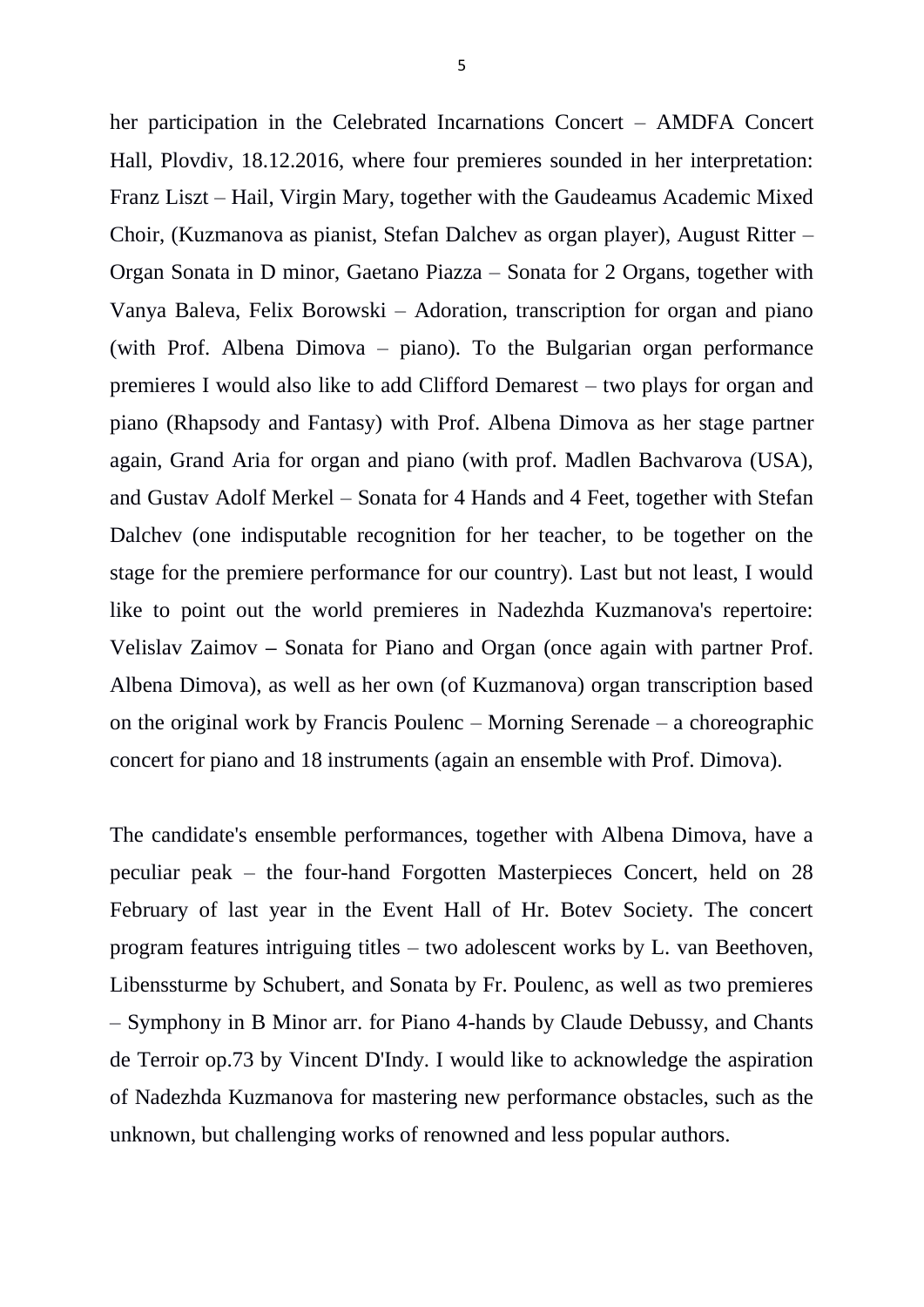Recognition of the high level of mastery of the organ and the concert activity is her participation in a concert dedicated to the memory of our great conductor and a symbol of the Plovdiv music community, Krikor Cetinyan. In the concert she performs the organ party in Listen to my Prayers by Felix Mendelssohn with soloist, Mila Mihova, and the main organ party in Requiem by Gabriel Faure, together with a choir (alumni and followers of Maestro Chetinyan) and an instrumental ensemble from Plovdiv State Opera with Krastin Nastev as conductor.

The candidate's high level of knowledge and concert activity regarding the various keyboard instruments from the Baroque era to the present day is the reason for her to hold Music of the Old Times Workshop Concert in the Saedinenie Hall, a comparison between a harpsichord, a piano and an organ. The colleagues, Valentina Slavova (soprano), Neli Koycheva (contralto), and Ivaylo Velichkov (flute) also took part in the event.

I would like to point out an important event that demonstrates the pedagogical qualities of the candidate – her master class on the topic The Role of the Pianist in Creating Interpretation and Ensemble, 12 November 2015, Rameau Theater, Kobe, Japan. This is a serious acknowledgment of her performing abilities and their transformation into in-depth methodological knowledge that she has the opportunity to teach to musicians abroad.

Organization activities and projects play a significant role in N. Kuzmanova, Ph.D., overall work. Emblematic of the Department of Piano and Accordion at AMDFA is the Contemporary Piano Culture Club. As chair of three conversation meetings in 2011, resurrecting the creative work of the pianists, Asen Kantardzhiev, Arno Hovagimyan, and Todor Kyuvliev, longtime lecturers and members of the department, the presenter not only recalls facts trough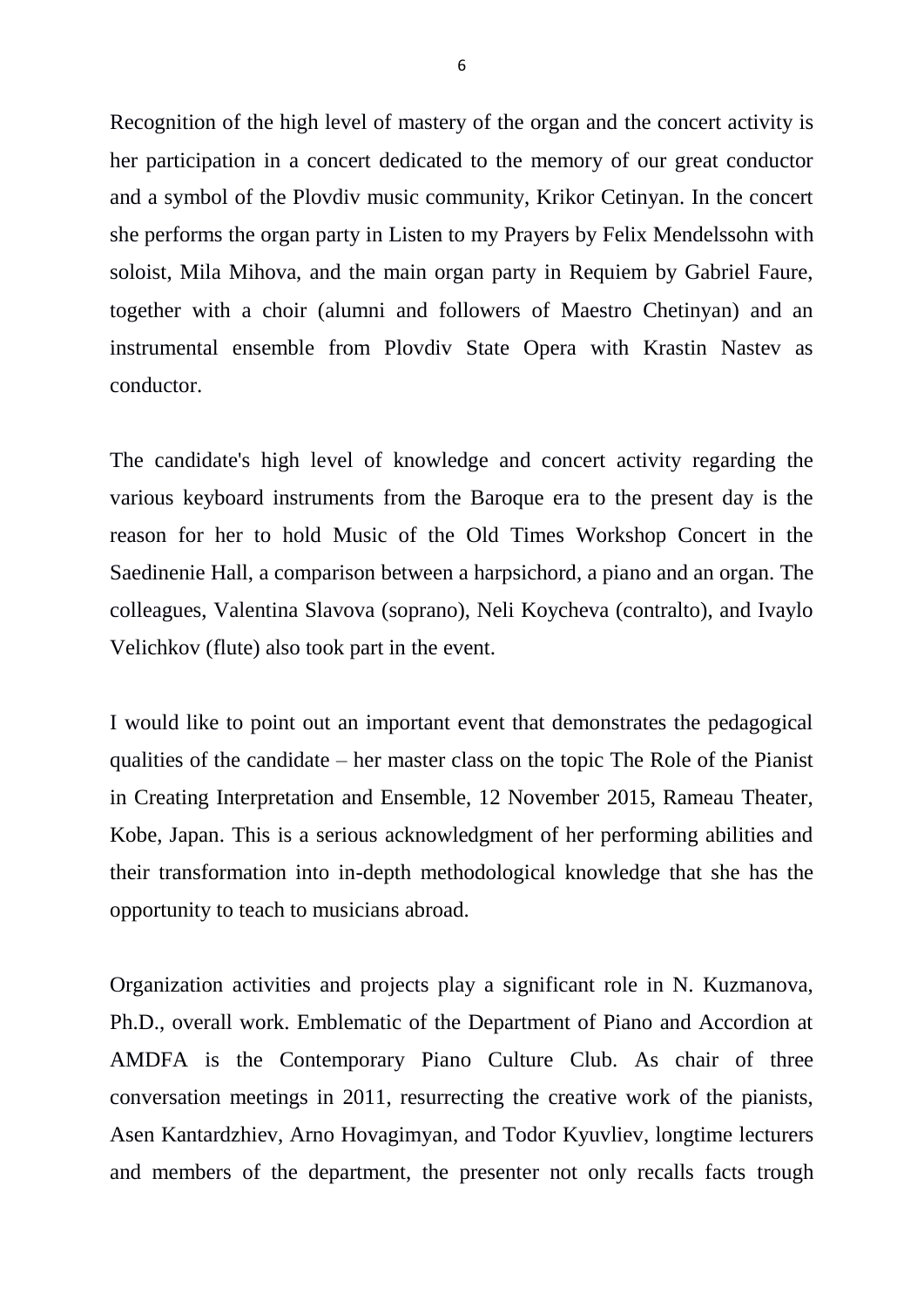stories and records from the BNR Fund, but also makes the connection necessary today between different generations of leading musical personalities not only within AMDFA, but also nationally.

Among the covered minimum national requirements indicators, one rarely noted fact, especially among actively playing colleagues is noted – the presence of quotations from Nadezhda Kuzmanova's monograph in Lyudmil Petkov's book Unknown and Rarely Performed Works for Piano Duo from the XVIII-XX Centuries, 2019, p. 21. This proves the scientific relevance and applicability of her PhD thesis, published for the future interpreters of Gabriel Faure's chamber music.

The numerous awards at various contests won by graduates of Dr. Kuzmanova are well-deserved, and in addition to the personal honors of her students such as Boris Petkov, Tsveta Pancheva, and Alia Hanse, she received a special award from the Rector of AMDFA – 2016 diploma for high activity in the educational process and creative achievements of graduates.

Last but not least, I would like to mention the reviews published in popular editions about the various creative demonstrations of the candidate over the years – Musical Horizons and Art Spectrum journals.

I believe that the overall work of Sen. Asst. Nadezhda Kuzmanova, Ph.D. is respectable and her presence is an honor for the Department of Piano and Accordion at AMDFA. Her academic growth is a logical step in her career development, supported by her previous activity in various fields of music performance, academic and pedagogical work, as well as the skills sought recently to prepare projects with a view to integrating innovative ideas for the department development in a new reality. After all this said, I recommend the